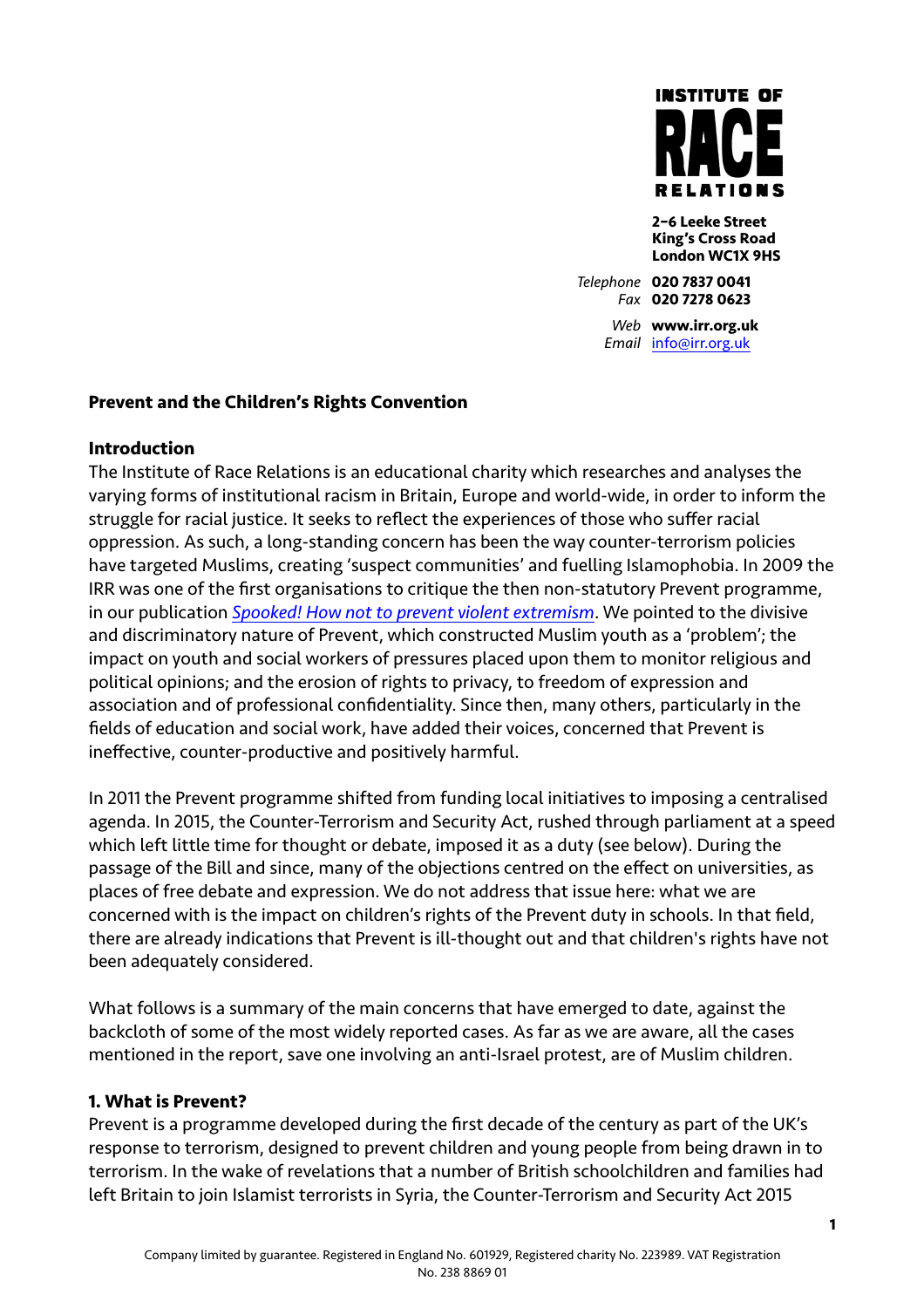(CTS) s26 for the first time imposed on specified authorities including local authorities, schools, nurseries and social services departments a duty to have due regard in the exercise of their functions to the need to prevent people from being drawn into terrorism. These bodies must refer those they believe to be vulnerable to the police, who decide whether to refer them to a panel ('Channel', on which representatives of the local authority, police and other bodies sit) to prepare support 'packages' to reduce their vulnerability.

The criteria for referral are extremely broad and vague. A 'vulnerability assessment framework' for use by Channel panels set out three criteria – engagement with a group, cause or ideology; intent to cause harm; and capability to cause harm – by reference to 22 indicators. The first 13 are indicators of 'engagement':

- Feelings of grievance and injustice
- Feeling under threat
- A need for identity, meaning and belonging
- A desire for status
- A desire for excitement and adventure
- A need to dominate and control others
- Susceptibility to indoctrination
- A desire for political or moral change
- Opportunistic involvement
- Family or friends involvement in extremism
- Being at a transitional time of life
- Being influenced or controlled by a group
- Relevant mental health issues

#### The next six are indicators of 'intent to cause harm':

- Over-identification with a group or ideology
- Them and Us' thinking
- Dehumanisation of the enemy
- Attitudes that justify offending
- Harmful means to an end
- Harmful objectives

#### The final three are indicators of capability to cause harm:

- Individual knowledge, skills and competencies
- Access to networks, funding or equipment
- Criminal Capability

There is no duty to inform or obtain the consent of parents or carers for referral, and although support may be refused, refusal may be taken as an indicator that the parent/carer poses a risk to the child justifying the child's removal. Other bodies such as local health or education providers have a duty to cooperate with and supply information to the police officer who coordinates the panel (subject to data protection concerns).

<span id="page-1-0"></span>Around 900 children were referred to Channel in the three years April 2012-April 2015. In the three months June-August 20[1](#page-12-0)5, 312 children were referred (of 796 referrals in total).<sup>1</sup> Channel guidance says if in doubt, designated professionals should refer children 'on a precautionary basis'.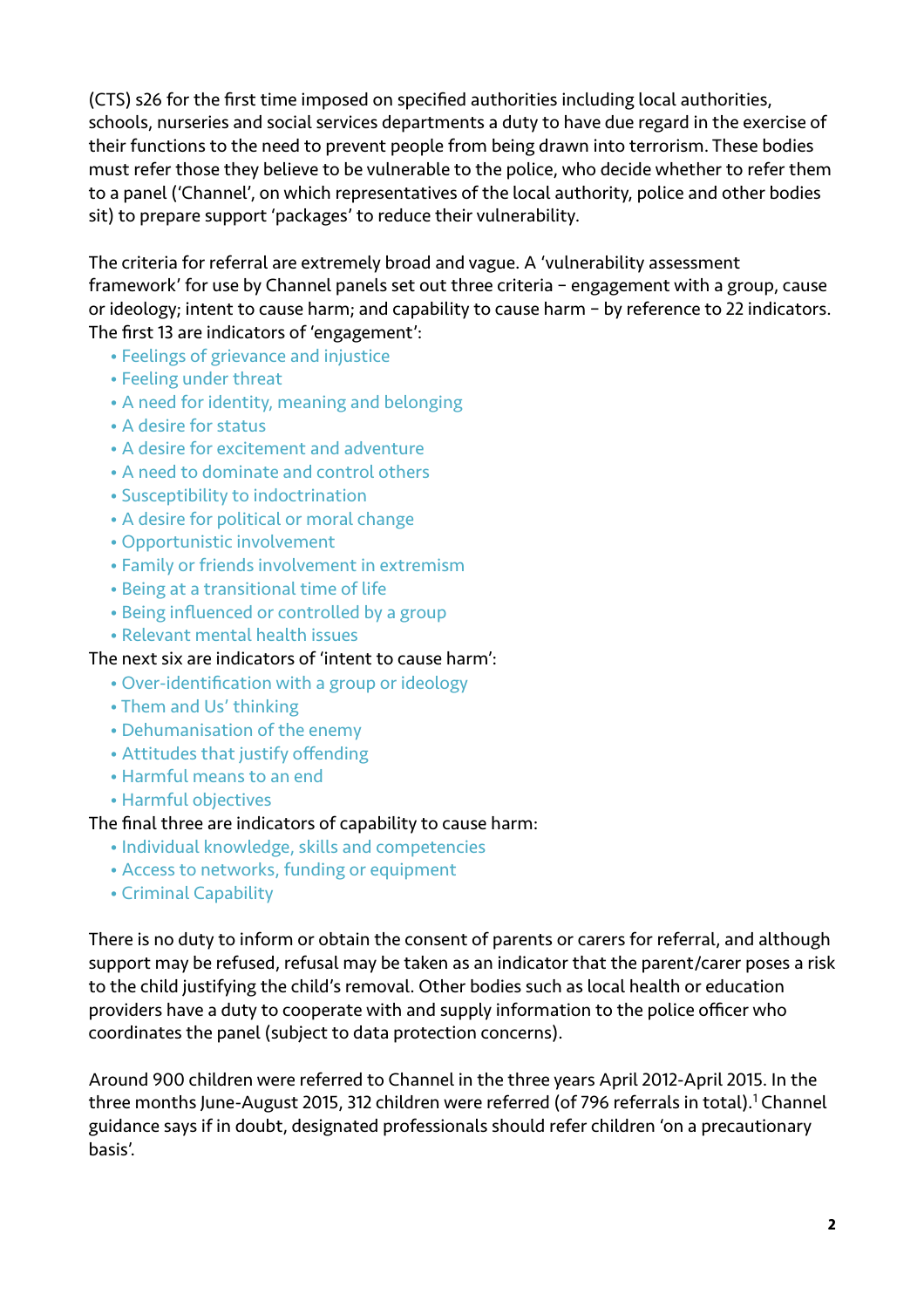## **2. The effects on children's rights to freedom of thought, expression and assembly**

Art 14 of the UN Convention on the Rights of the Child (COROC) protects children's freedom of thought, conscience and religion, subject to limitations prescribed by law and necessary to protect public safety, public order, health or morals or the fundamental rights and freedoms of others.

Art 13: protects their right to freedom of expression including to seek, receive and impart information and ideas of all kinds … Subject to restrictions provided by law and necessary for respect of the rights or reputations of others, or for the protection of national security, public order, public health or morals

Art 15: protects children's right to freedom of association and assembly, subject to the same restrictions

In July 2015, when the new Prevent duty came into force, 280 academics, educationalists and public figures signed an open letter warning that it would stifle open debate, free speech and dissent[.](#page-12-1)<sup>[2](#page-12-1)</sup> Earlier, in the Lords debate on the CTS Bill, Viscount Hansworth warned that the programme:

<span id="page-2-0"></span>'has the potential to give rise to an era comparable to the post-war era of anti-communist persecution in the United States, known as the era of McCarthyism … People suspected of being involved in terrorist-related activities must be reported to the police. If I understand correctly, terrorist-related activities are deemed to include non-violent extremism, which would make the category very wide and ill-defined. All the activities in fulfilment of the duties must be recorded, and reports of compliance must be made available on request. These provisions are quite sufficient for the creation of a totalitarian police state.'[3](#page-12-2)

He has not been the only one to draw parallels with totalitarian states' treatment of dissent. As Stephanie Petrie, senior lecturer in law and social policy and registered social worker, observes:

<span id="page-2-1"></span>'There are enormous dangers in the way child protection legislation in the UK intersects with Channel, with only a few legal steps between the suggested interventions set out in the Channel guidance and the possibility of a child being removed from their home because their family's political views are unacceptable and don't adhere to "British values". Totalitarian states remove children from "politically unacceptable" parents. To define unacceptable political views and expressions of dissent as child abuse is a dangerous step to take.'[4](#page-12-3)

<span id="page-2-2"></span>Such fears are understandable in the light of guidance such as that contained in a recent leaflet issued by the London Borough of Camden's Safeguarding Children Board. Parents were warned that 'appearing angry about government policies, especially foreign policies' is a sign 'specific to radicalisation', as may be 'mistrust of mainstream media reports', changing friendship groups or styles of dress, secretive behaviour or switching computer screens when adults approach. Concerned parents were urged to contact police or the area anti-extremism coordinator[.5](#page-12-4)

<span id="page-2-3"></span>In Waltham Forest, council officials circulated a questionnaire to primary schools for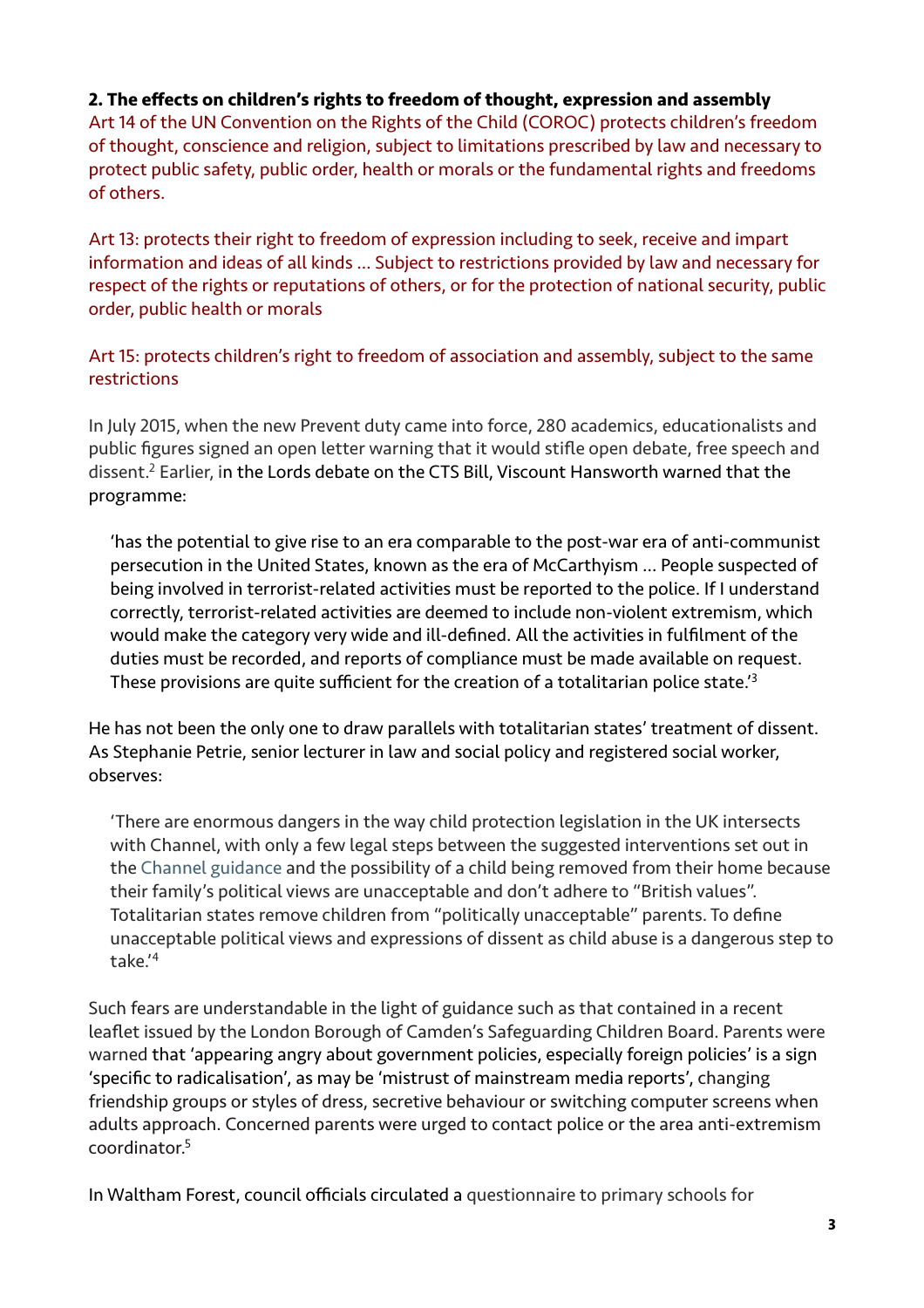completion by schoolchildren as young as nine, profiling their religious views to record potentially 'extremist' attitudes. The questionnaire was devised by the Behavioural Insights Team, also known as the 'nudge unit' and part-funded by the Cabinet Office, under the council's BRIT (Building Resilience through Integration and Trust) scheme. At Greenleaf Primary School, Walthamstow, seven children aged between nine and ten were identified by the project as ['](#page-12-5)vulnerable to radicalisation' and selected for 'targeted intervention.<sup>1[6](#page-12-5)</sup> The names of the children were subsequently disclosed.

In the Lords' debate on the CTS Bill, Baroness Smith of Basildon reminded peers of the things children say without knowing their meaning:

<span id="page-3-0"></span>'A young Muslim friend of mine was absolutely horrified when her nephew came home from school playing with an imaginary gun and saying that he was going to fight in Iraq. He does not know where Iraq is and he had no idea of what he was saying. He did not hear it at home, but somehow he picked it up. What would be the duty of the nursery when he said that? My nephew at the age of four caused great embarrassment to my younger sister when on a train back home one day he asked the German man sitting opposite him: "Are you a Nazi then?". Where did he pick that up? … Children say things that are inappropriate; that they do not mean or understand. I wonder how that fits in with the Government's Prevent agenda and the duty that they are going to place on nurseries.<sup>7</sup>

The 'eco-terrorism' case was widely reported:

<span id="page-3-1"></span>\* A 14-year-old boy at Central Foundation Boys', Islington mentioned 'eco-terrorisme' in a French class where the subject was protecting the environment. Some days later he was taken out of class and questioned by a child protection officer who allegedly asked him if he was 'affiliated with IS'. [8](#page-12-7)

## Other reported cases include:

<span id="page-3-2"></span>\* A 15-year-old boy was referred to police under the Prevent programme after he came to school with leaflets promoting a boycott of Israel. The police officer said that the boy's views on sanctions against Israel were 'terrorist-like beliefs'. The boy's form tutor allegedly said he would report him although he was 'uncomfortable' about it. The boy has had run-ins with teachers and with the Prevent officer based in the school to 'deal with this sort of extremism', and the dinner lady reported him to teachers for asking if the dinners were cooked with ingredients from Israel[.9](#page-13-0)

<span id="page-3-4"></span><span id="page-3-3"></span>\* A teenager in Manchester was identified as potentially requiring de-radicalisation after attending a peaceful protest against the Israeli deputy ambassador.<sup>10</sup>

## Cases from the organisation PREVENT Watch include:

<span id="page-3-5"></span>\* A 16-year old Portsmouth boy referred to Prevent after taking a book on terrorism out of the school library.<sup>11</sup>

<span id="page-3-6"></span>\* An 8-year-old Birmingham boy referred to Channel by his Muslim primary school after a homework piece referred to guns and violence, which his father says was inspired by his reading of Marvel comics. Social services and a council member visited the house following the parents' refusal of intervention, and his parents were allegedly pressured to agree to his undertaking the programme.<sup>[12](#page-13-3)</sup>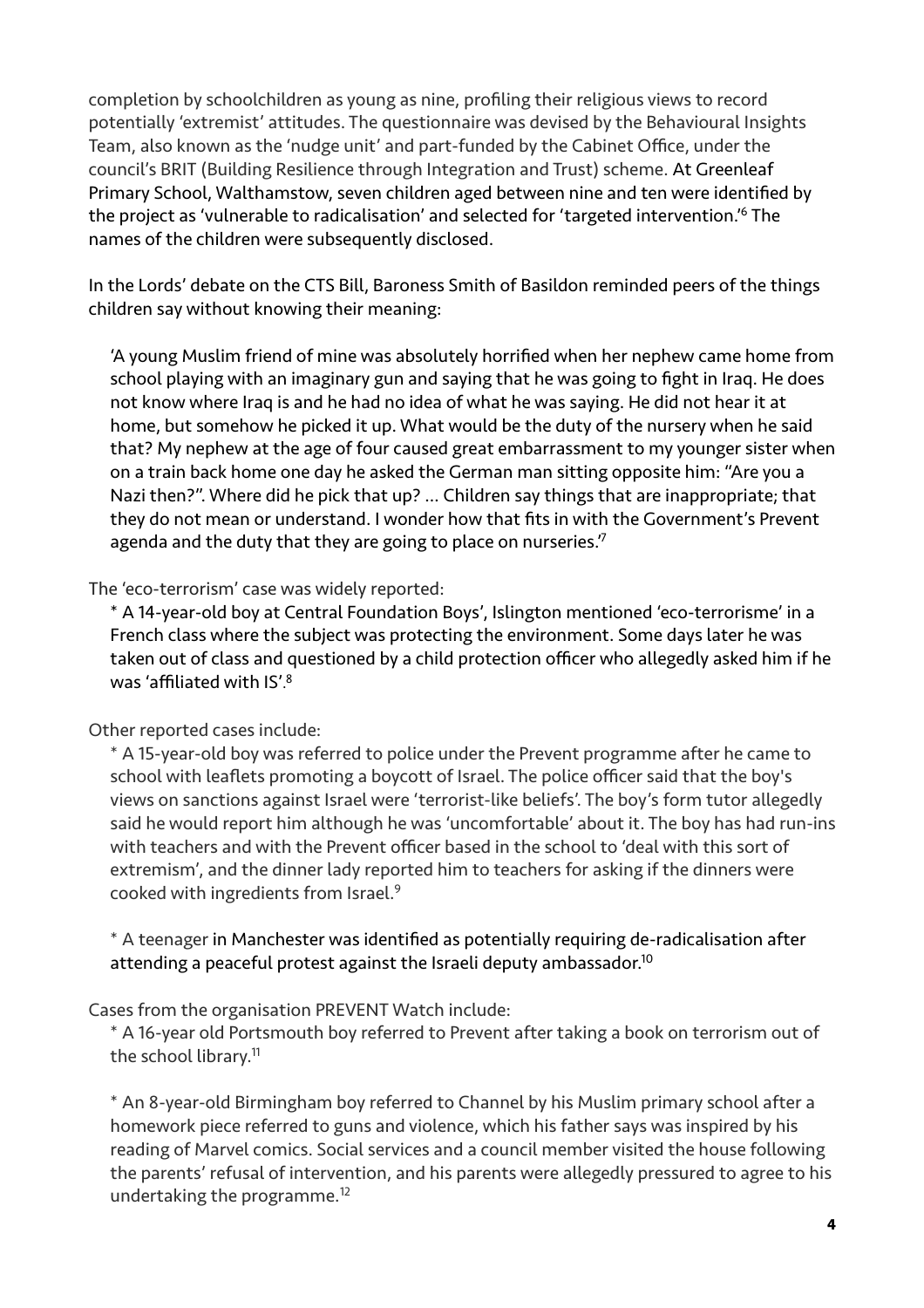The Muslim Council of Britain (MCB), in its submission to the Independent Reviewer of Terrorism Legislation[,](#page-13-4) David Anderson QC,<sup>[13](#page-13-4)</sup> gave examples of young children being referred to Prevent for using common religious words, or for referring to Muslim concepts:

<span id="page-4-0"></span>\* A two year old child in East London who has a diagnosed learning disability, sang an Islamic song and said 'Allahu Akbar' spontaneously – he was allegedly referred to social services for 'concerning behaviour'.

\* Parents in Stoke-on-Trent were brought in because their children were using inappropriate language, such as 'Alhamdulillah', which is a religious term, meaning 'Praise be to God'.

 \* A parent told the MCB how a young child was asked to do a presentation on Syria, showing both sides of the conflict, to find out the parents' views.

<span id="page-4-1"></span>\* A young child in south London was allegedly referred to social services for signs of radicalisation after he was specifically asked to write a piece on British foreign policy and he mentioned the history of the Caliphate.

Teachers have expressed the fear that Prevent will inhibit free speech in the classroom. 'One teacher, who did not want to be identified, told me that her Muslim pupils had become more careful about what they talk about for fear of being referred through Prevent.<sup>[14](#page-13-5)</sup> NUT general secretary Kevin Courtney described how London Muslim schoolgirls were 'reluctant to discuss Charlie Hebdo' in January, as their mothers feared referral to the panel.<sup>[15](#page-13-6)</sup>

Human Rights Watch has expressed concern for children's rights to freedom of political or religious expression:

<span id="page-4-3"></span><span id="page-4-2"></span>'Educators are worried … a range of educators, administrators, and community groups spoke about the effects thus far of the policy; students referred to authorities for practicing their faith, parents warning their children not to express political or religious beliefs at school.['16](#page-13-7)

# **3. Effects on the right to education**

Art 29 of the UN Children's Rights Convention protects the right to education. Education should be directed to:

- (a) development of the child's personality, talents, mental and physical abilities to the fullest potential;
- (b) development of respect for human rights and fundamental freedoms;
- (c) development of respect for parents, cultural identity, language, values, the national values of the host country and the country of origin and other civilisations;
- (d) preparation for a responsible life in a free society in a spirit of understanding, peace, tolerance, equality of the sexes and friendship among all peoples.

Teachers and educationalists are worried about the Prevent duty in the context of the importance of education in fostering critical intelligence. The obligation of teachers to report children to an outside body dominated by police, for behaviours and expressions indicative of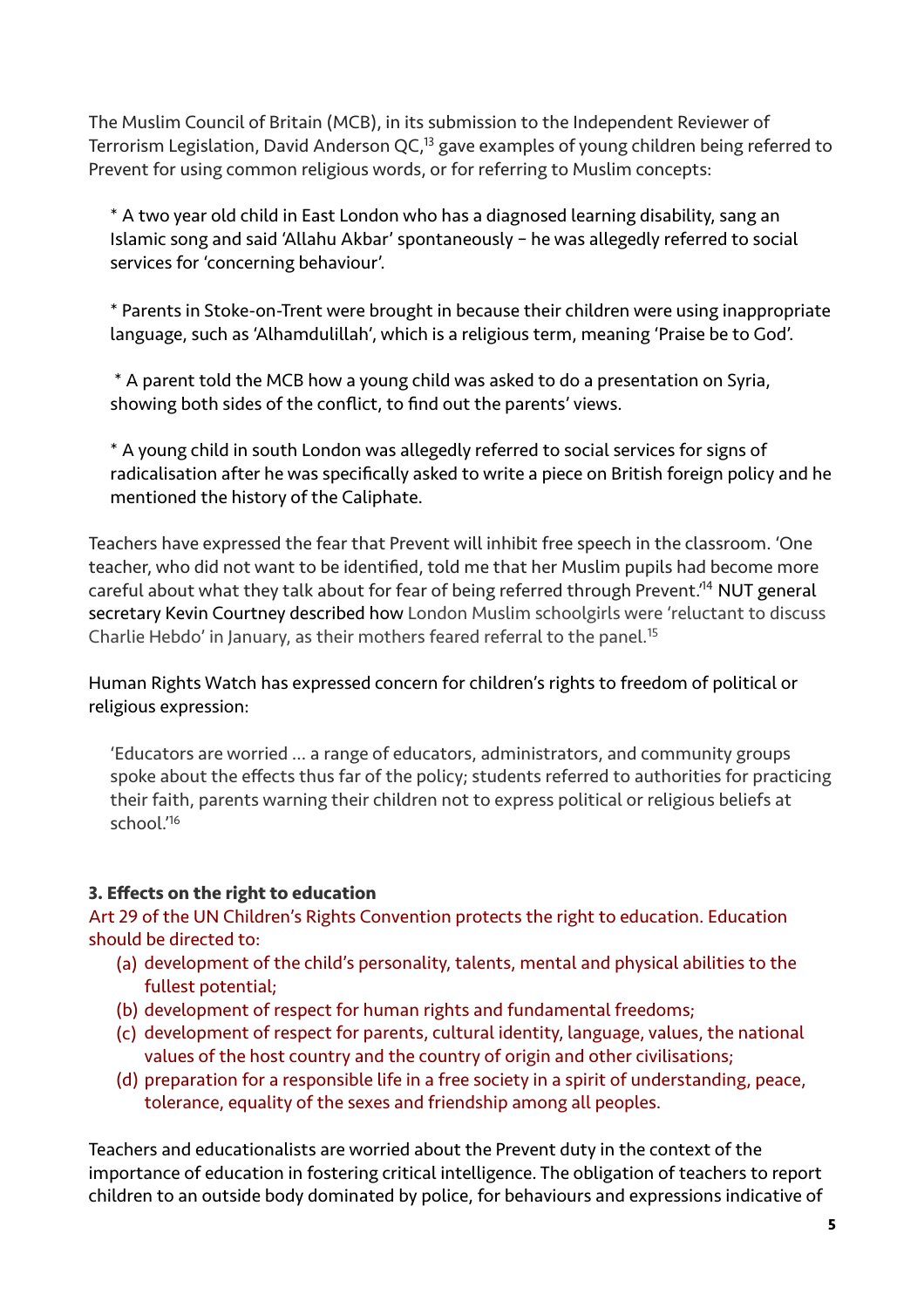nothing more than 'normal' growth – including passionate anger about injustice, desire for political or moral change – directly undermines children's right to an education which encourages intellectual, emotional and critical growth. Retired teacher Jane Shallice points out:

'[C]hildren must have the space to be wrong, to rethink and to develop new ideas … We would expect adolescents to be changing their attitudes towards Britain and its values, their religious practice, dress, activities at this stage in their lives. As teachers we understand and aim for the development of questioning and critical thinking. [Otherwise] we are merely producing unthinking automata … [P]eople learn to think critically when they can test out their ideas in discussion, maybe feeling that they are transgressing, but within contexts which assure them that their ideas will not be considered as fully formed and could or will change. … this will only take place if the ideas can be formulated without fear that this will lead to being placed under suspicion and labeled as a proto-terrorist or extremist.'[17](#page-13-8)

<span id="page-5-0"></span>Another analysis considers the aims of education in the centuries-old radical tradition, and considers how Prevent policies 'constitute a direct attack on the core elements' of that tradition:

'[I]nstead of working with students to train their critical and analytical lens on the states and societies that shape their lives – to foster the "healthy doubt" which is the "best safeguard against dogmatism and the acceptance of authoritarianism" – [it] asks educators to work hand in glove with the state security apparatus to train their analytical lens on students themselves … [C]ommitments to oppose and pathologise any individual who favours "fundamental changes in political or social conditions" demonstrate the reorientation of the goals of education away from any notion of education playing a central role in [creating] a more inclusive, just and egalitarian society … Anti-radicalisation is suspicious of any non-officially sanctioned forms of talk designed to influence or transform the thinking of another individual.'[18](#page-13-9)

### <span id="page-5-1"></span>**4. Effect on children's welfare**

Art 3: the principle of the best interests of the child must be a primary consideration in all administrative acts.

Educationalists have also expressed the fear that the pastoral relationship between children and their teachers will be damaged by the imposition of the duty to report suspicions, with serious consequences for the children's welfare. In the parliamentary debate referred to above, Baroness Sharp referred to concerns expressed by the Association of School and College Leaders:

<span id="page-5-2"></span>'The proposed powers to the Home Secretary, particularly with no parliamentary oversight, could have serious negative consequences for the curriculum and/or pastoral functions of schools and colleges. The implied duty to report children and young people "at risk" to the police for referral to the Local Panels is problematic because schools and colleges may be unwilling to sacrifice relationships and trust on the basis of suspicion or may go to the other extreme and try to cover themselves by reporting every risk.<sup>19</sup>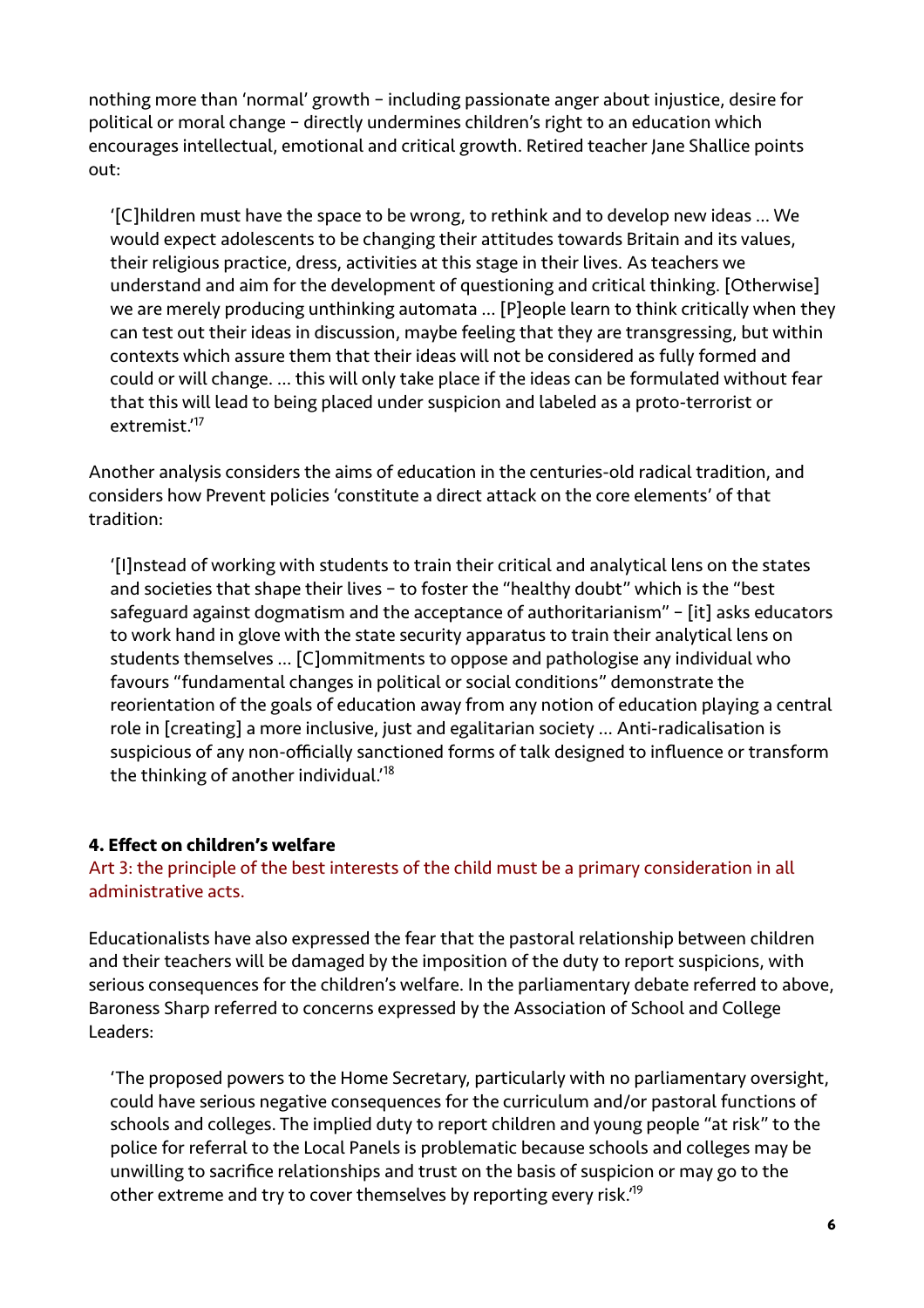The fact that teachers and social workers can be criminalised for failure to refer children sets up a potential conflict between the welfare of the children for whom they are responsible and fears for their own career. But as Tony Stanley observes:

'By using local authority data, statistical, actuarial and criminogenic data (via algorithms), risk factors are woven together to establish predictions, that point out, or indicate, who is likely to … become a terrorist. It suggests risk in rather linear terms using a causal logic that we can mathematically locate and resolve it. This is impossible. It represents an Orwellian development for social work and we need to take it on … If social workers are seen as 'soft police' help may be experienced as control or monitoring. This work is professionally dominated, driven via a narrow securitising lens and is seriously blurring the line between liberty and security for us and our service users.'<sup>20</sup>

<span id="page-6-0"></span>Childcare providers too are 'confused about what is expected of them' according to Beatrice Merrick, chief executive of British Association for Early Childhood Education. She said failure to promote 'British values' could lead to being struck off the childcare register or denied funding[.21](#page-13-12)

<span id="page-6-1"></span>'Pathologising' children for expressions and attitudes which are a sign of healthy, normal growth affects not just their right to education but also their growth and development as people. The package of 'interventions' which might be proposed by a Channel panel include 'anger management' – more appropriate for those convicted of crimes of violence – and 'cognitive/ behavioural therapies'. It may be asked: what are they designed to cure? The fear is that all the qualities in young people which should be encouraged - curiosity, idealism, anger at injustice, a desire to change the world - will be stifled or killed in the name of security.

The Prevent guidance documentation nowhere considers the effect on a child's welfare of a referral to a Channel panel, which labels him or her as vulnerable to being drawn in to terrorism. This is extremely important, because of the sense of stigma and shame felt by pupils and parents at being singled out in this way. And the vagueness of the criteria for referra[l](#page-13-13) mean that in four-fifths of cases, the panel subsequently declines the referral<sup>[22](#page-13-13)</sup> - but the stigma is not so easily removed.

In the Lords parliamentary debate during the passage of the CTS Act, Viscount Hanworth referred to the baleful effects of the Prevent strategy on young Muslims:

<span id="page-6-2"></span>'… the alienation and radicalisation of young British Muslims has been related to a rising tide of Islamophobia. … there are clear indications that the existing Prevent strategy … has added to the sense of alienation … the strategy has already become counterproductive. By placing the strategy on a statutory basis and by mandating acts of surveillance on the part of various public institutions, the damage that has already been done is in danger of being exacerbated.['23](#page-13-14)

<span id="page-6-3"></span>A parent's fears for her children were graphically set out in a *Guardian* article:

'Will you be looked at with suspicion? Will you be accused of having "the wrong thoughts" by a staff member who is simply ignorant? … At what age will you first be insulted for your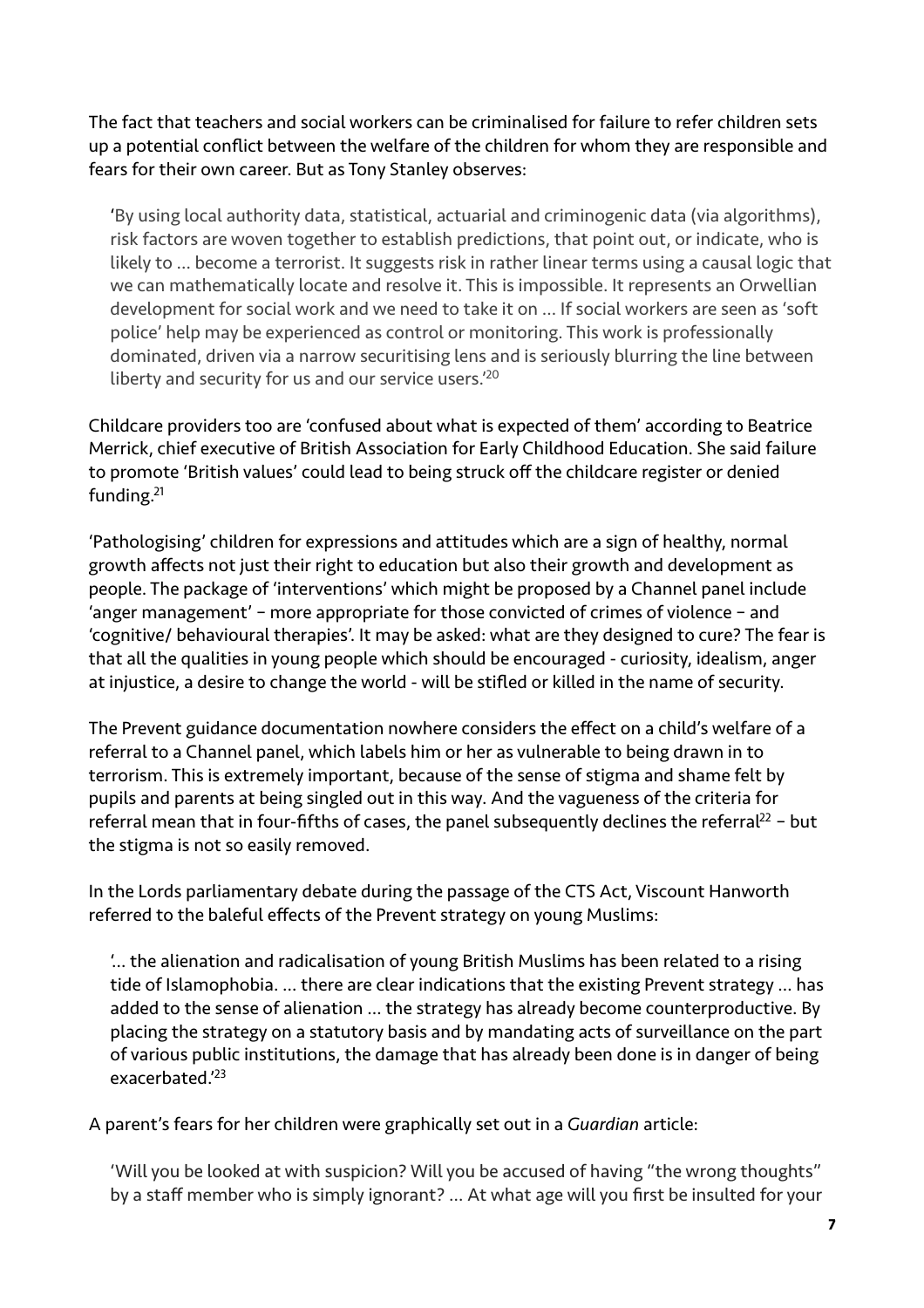<span id="page-7-0"></span>background and how will I explain it? … I am … scared that you will grow up with the same self-loathing and depression that is spreading among Muslims as a result of the continual trickle of negative news regarding people of the same faith. I really hope you can stay positive and avoid depression.['24](#page-13-15)

Murtaza Hussain reported in November 2015 that:

'A similar program to Prevent, which the FBI was due to launch in the US in early November 2015, has been paused in the light of concerns that it will increase bullying of Muslim children while doing nothing to counter radicalisation. The program, described in a recent *New York Times* [report](http://www.nytimes.com/2015/11/02/us/fbi-tool-to-identify-extremists-is-criticized.html?_r=0) as "a series of games and tips intended to teach how to identify someone who may be falling prey to radical extremists," has been criticised as discriminating on the basis of race and religion and focused on Islamic extremism while ignoring the [far more prevalent forms of violence facing young people](http://www.newsweek.com/45th-mass-shooting-america-2015-378803) in American schools … "Programs designed to identify potentially radicalized children in schools would almost certainly increase bullying," says Naureen Shah, a director at Amnesty International. They "create a line between Muslim and Arab students and their peers, marking out for such kids that in order to be safe they have to be apolitical, and that they should expect to have less of a right to freedom of speech and expression than others." A better approach is to deal with terrorism as part of online safety classes which deal with cyber-bullying, sexting etc.['25](#page-13-16)

## <span id="page-7-1"></span>**5. Discriminatory application of Prevent: targeting Muslim children**

Art 2 of COROC protects respect for the rights set out in the Convention without discrimination on the basis of child's or parent's race, religion or political opinion … It also protects against discrimination or punishment on the basis of (eg) the expressed opinions or beliefs of a parent or family member.

Art 8 protects respect for the right of the child to preserve his or her identity.

## Art 30 recognises that ethnic and religious minority children have the right, with other members of their group, to enjoy their own culture and to profess and practice their own religion …

<span id="page-7-2"></span>As the Independent Reviewer of Terrorism Legislation, David Anderson QC, pointed out in his review of 2014, $26$  in that year the only terrorist attacks in the UK were 109 shooting and bombing incidents in Northern Ireland, perpetrated by Republican and Loyalist paramilitaries. But according to the government, the greatest current risk is from Islamist terrorism. So although Prevent is supposed to apply to all kinds of extremism, the government's focus is clearly on Muslim children – and this is the overwhelming experience of educationists, community and religious leaders and parents,all those connected with or affected by Prevent.

<span id="page-7-3"></span>Official statistics do not break down referrals into 'Islamist', 'far-Right' etc, but where religious affiliation data was collected, from 2007-10, 67 per cent of those referred were Muslim and in 2012-13, 57 per cent of referrals were of Muslim children (their percentage in the population being 5 per cent).<sup>[27](#page-13-18)</sup>The statutory guidance says that a child's religious expression *on its own* should not lead to referral - but if it forms part of the reason for a referral, this probably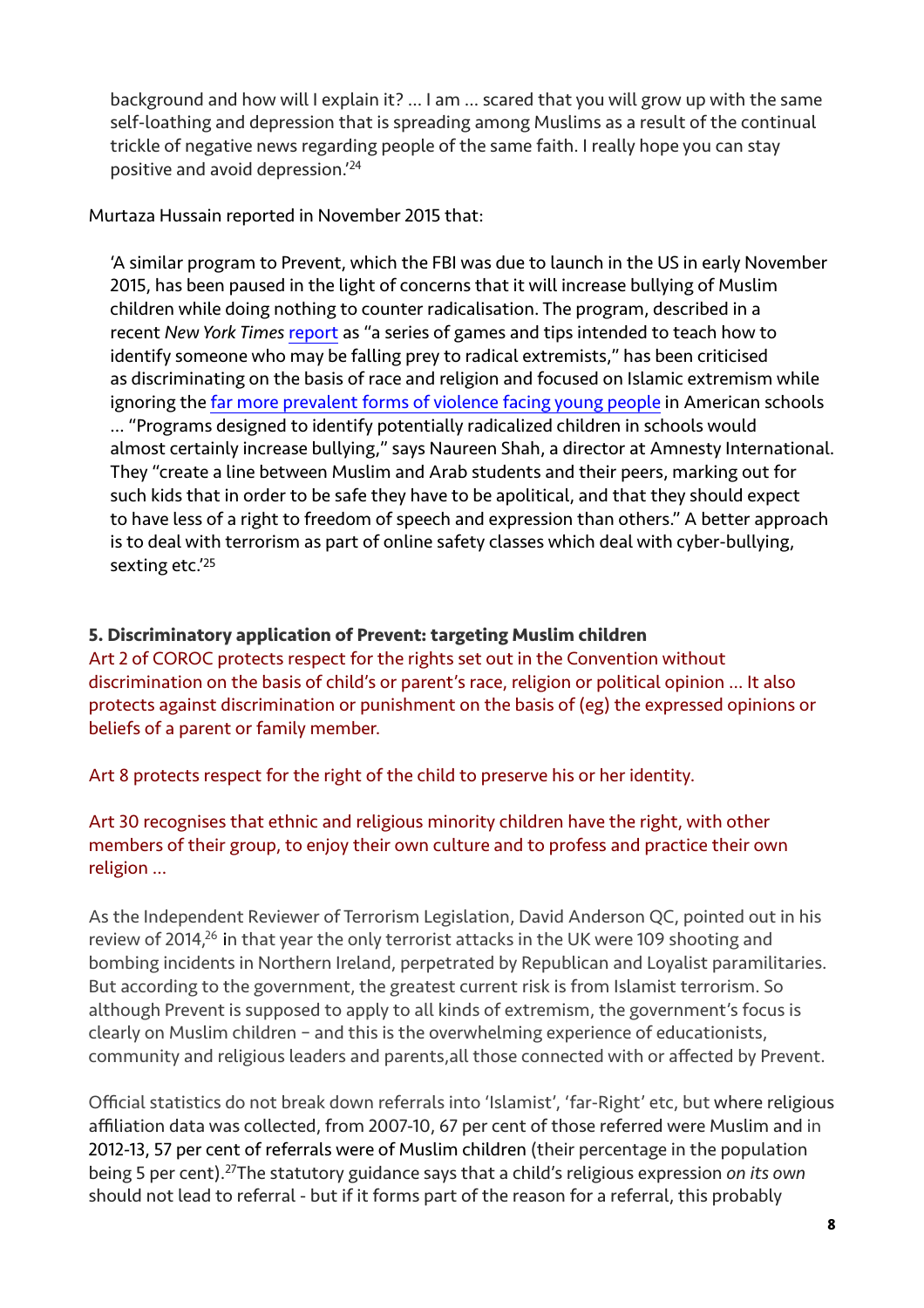constitutes direct religious and/ or race discrimination, which is unlawful in domestic as well as international law.

<span id="page-8-1"></span><span id="page-8-0"></span>The context for Prevent is the increase in racist violence and 'extremely negative stereotypes of [.](#page-13-19).. Muslims' noted by the UN Human Rights Committee in August 2015.<sup>[28](#page-13-19)</sup> Islamophobia and far-Right extremism have become more mainstream, with nearly one-third of young children believing Muslims are taking over England and over a quarter believing that Islam encourages terrorism[.](#page-13-20)<sup>[29](#page-13-20)</sup> A survey of Muslims by the Islamic Human Rights Commission found that in 2014, 58 per cent had experienced suspicion and hostility, and 66 per cent verbal abuse, while 17.8 per cent had experienced physical violence. The intensity as well as the frequency of violence had increased[.30](#page-13-21)

<span id="page-8-2"></span>Racism towards Muslims can be found in schools too – and not just among the pupils. Following the Paris attacks in November 2015, in one school a head teacher found an older teacher sharing Britain First posts on Facebook, while admin staff were heard saying 'They should let them all sink and die, even the kids', 'Send them back to their own country', 'Shoot to kill' and more. There was a heated argument in the staffroom about whether Islam was fundamentally a violent religion.<sup>[31](#page-13-22)</sup> The head in question was alert and concerned enough to deal with this anti-Muslim prejudice, but not all heads would be. Since the Paris attacks, the public expression of anti-Muslim sentiments seems to have become more acceptable.

<span id="page-8-4"></span><span id="page-8-3"></span>In one all-white school in rural Norfolk, in the analogous context of 'personal social health education', teachers were told to show Year 9 children videos of 'Jihadi John' boasting of beheadings carried out by ISIS, and victims being prepared for beheading.<sup>[32](#page-13-23)</sup>In a school with no Muslim teachers or authority figures, these are likely to be the only images of Muslims the children see at school. As such it is almost inevitable that they create or entrench ideas of Muslims as barbaric and bloodthirsty, fuelling racist attitudes.

In more mixed areas, the subjective nature of the criteria for referral makes it easy for prejudice, often unconscious, to guide decisions. Imams in Newham (with one-third Muslims, the second-highest proportion in the UK) warn that Prevent schemes are 'exclusively targeting young Muslims for the views they hold on religion or issues such as government foreign policy'[.33](#page-13-24)

<span id="page-8-5"></span>Similar concerns have been expressed in Bradford, where the leader of the Bradford Council for Mosques, Ishtiaq Ahmed, said: 'In our experience of working in Bradford, with 90-plus mosques and supplementary schools, I am not aware of any which in any way, directly or indirectly, promotes and motivates people towards radicalisation. It is important that the Government takes forward its Prevent strategy in a manner that does not isolate, target, or blame any specific community, including the Muslim community.' Superintendent Vince Firth, West Yorkshire Police, accepted there was anger over the Prevent strategy but said he could not let it get in the way of what he was trying to do, safeguard children.<sup>[34](#page-13-25)</sup>

<span id="page-8-7"></span><span id="page-8-6"></span>In March 2015, three Barnsley schools (in an area where the English Defence League and the BNP have a great deal of support) were reported to be monitoring [only BME](https://www.thebureauinvestigates.com/2015/03/31/prevent-policy-schools-barnsley-edl-bnp-heartland/) pupils as 'white kids aren't at risk'. Perhaps they took their lead from the local council, which in its later (autumn 2015) discussion of the duty refers only to Islamist terrorism, jihad and the threat from ISIL[.35](#page-13-26)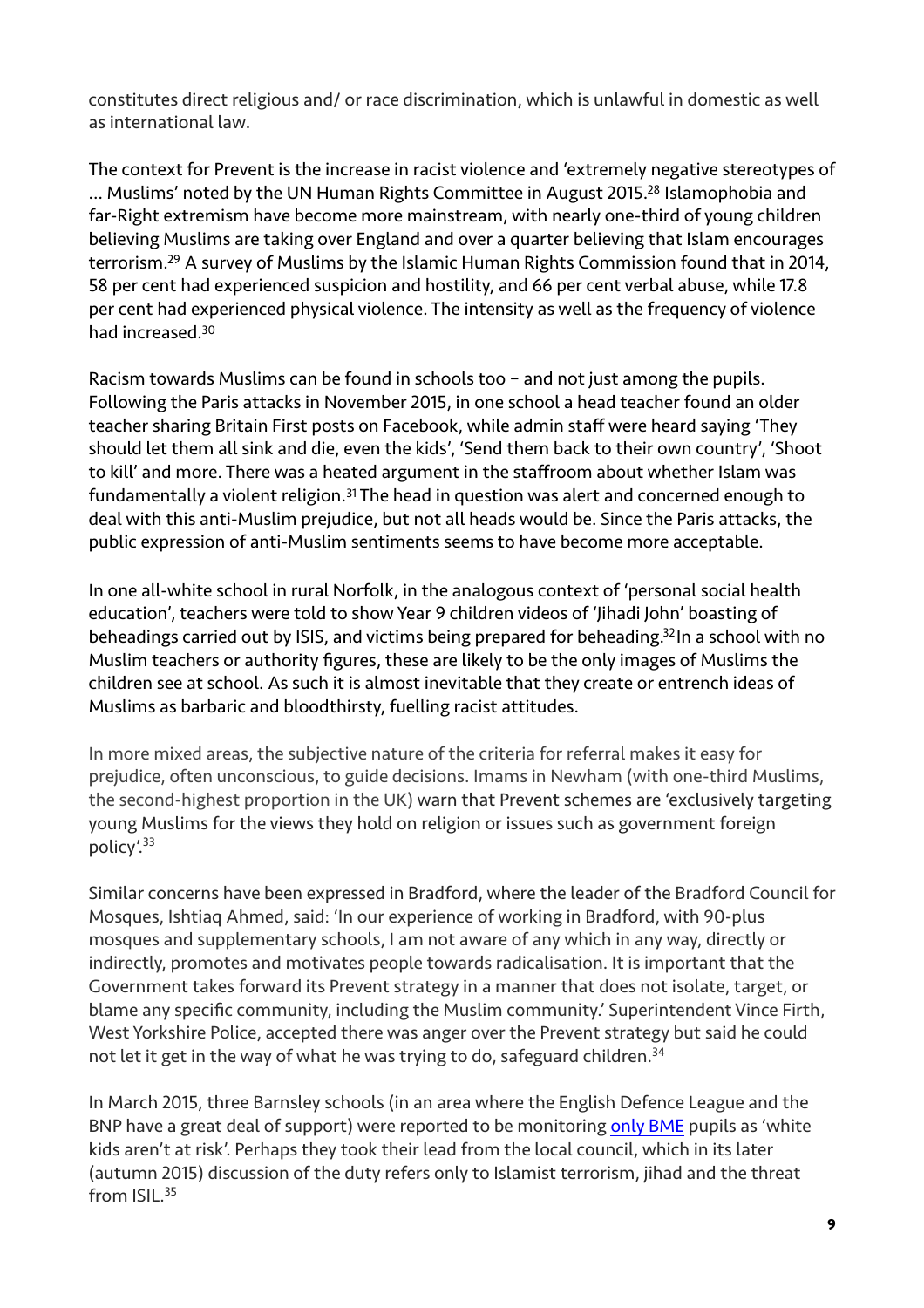<span id="page-9-0"></span>Software has now been designed to 'spot signs of radicalisation', marketed by commercial company Impero and developed with anti-extremism consultancy the Quilliam Foundation[.36](#page-14-0) But using algorithms does not guarantee non-discrimination, if the programming selects on the basis of religious or racial profiling. According to the marketing blurb, 'one of the recognised factors for making someone vulnerable to radicalisation or potentially vulnerable to radicalisation is a crisis of identity which may be triggered by things such as racism or discrimination.' So the software is programmed to treat anger at injustice not only as illegitimate but as a sign of potential extremism.<sup>[37](#page-14-1)</sup>

<span id="page-9-2"></span><span id="page-9-1"></span>The Muslim Council of Britain collected a number of examples of discriminatory treatment of Muslim pupils, and penalisation of their religion, and presented them to the Independent Reviewer of Terrorism Legislation.<sup>[38](#page-14-2)</sup> Some of these cases are set out above, in the section on freedom of expression. Additionally, teachers had told the MCB that, matters as disparate as anti-Semitism and an interest in nuclear fission were treated differently in Muslim and non-Muslim children. The earlier example of the Muslim boy being asked about ISIL when he mentioned 'eco-terrorisme' in a French lesson is also suggestive of differential treatment.

### Other reported cases:

\* A 10-year-old pupil at Parkfield Community School, Birmingham, was referred to Prevent when he complained at the lack of a prayer room on a residential trip, and told Muslim girls to cover their faces with a headscarf. He had not raised these issues at school. The head said he also made comments about the Charlie Hebdo attack, and that the school had conducted a discussion with the boy's parents, who 'understood our concerns'. The primary school has referred three pupils in the past year.<sup>39</sup>

<span id="page-9-3"></span>\* A London schoolboy who was frequently late for registration and used the excuse of morning prayers (he did not want to reveal that he was being bullied, the real reason for his lateness) was referred to social services when, asked to bring meat in for a cookery class, he said the government had banned halal meat and questioned further, added that it hated Muslims[.40](#page-14-4)

<span id="page-9-5"></span><span id="page-9-4"></span>\* A 14-year-old London boy, AU, a devout Muslim, stopped participating in music lessons because he felt it was incompatible with his religion. It was informally raised with his father when he dropped him off, then when AU continued his non-participation he was taken out of class to meet someone who turned out to be a Prevent officer. This was without warning or consent. A meeting at the school requested by his sister revealed no other grounds for intervention and no information, but the family were told that he would have to continue to see the officer unless he resumed participation in music lessons.<sup>[41](#page-14-5)</sup>

These are cases where teachers have seen expressions of religious piety, or anger at perceived discrimination, as indications of a 'pre-terrorist' mindset warranting intervention.

### **6. Non-recognition of parental and community rights and responsibilities**

Art 5: protects respect for responsibilities, rights and duties of parents, extended family and community … to provide … appropriate direction and guidance.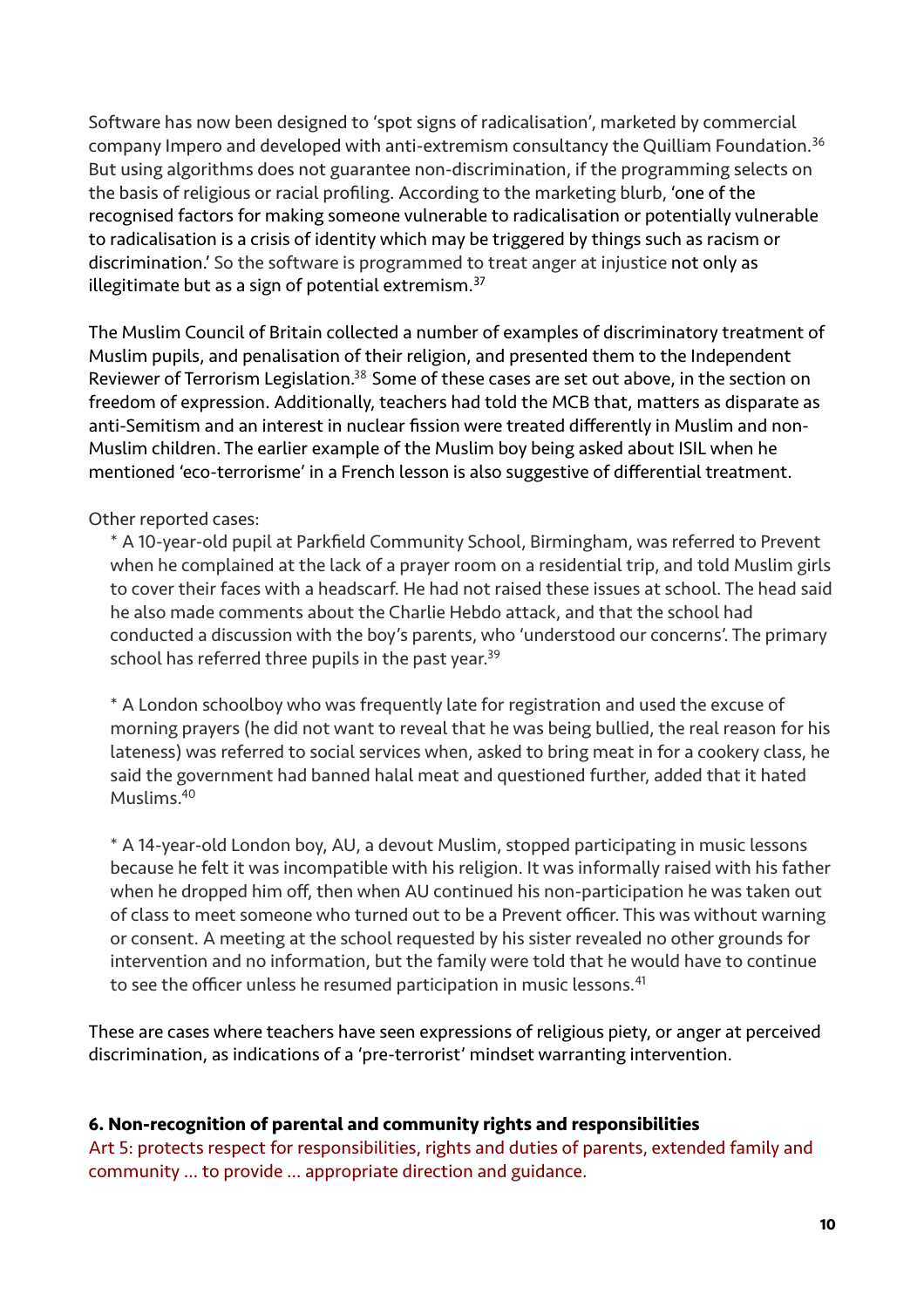Art 18: recognises that parents have the primary responsibility for children's upbringing and development. States parties shall render appropriate assistance and ensure development of institutions, facilities and services for care of children.

There is no requirement in Prevent to work with parents/carers, or even to obtain their consent for a referral of a child to the Channel panel. The parents of the seven primary schoolchildren at Greenleaf Primary School, referred on the basis of the questionnaire on religious beliefs (reported in section 2 above), were not informed, and parents concerned about the BRIT project were told that it was 'not about Prevent' or extremism.<sup>42</sup>

<span id="page-10-0"></span>Although the Channel packages offered to referred children are not compulsory, the fear is that, in the climate of fear and suspicion engendered by the programme, parental refusal could easily be interpreted as an indicator of risk to the child, warranting further intervention and potential removal of children. In the case of the 8-year-old referred because of his apparent fascination with guns and violence (cited by PREVENT Watch), the boy's parents were put under pressure to agree to his undertaking the programme.<sup>43</sup>

<span id="page-10-1"></span>There have also been complaints that local communities were not consulted before Prevent schemes were put in place. Imams in Newham, for example, complain that they were not consulted before an intensive and intrusive programme was established in the borough.<sup>[44](#page-14-8)</sup> And as Tony Stanley observes, 'community- and family-based alternative approaches are unexplored'.

## The centralised nature of the Prevent strategy means that:

<span id="page-10-2"></span>'stakeholders with clear links to communities, such as elected council officials … and local community safety partnerships are passive recipients of the Prevent strategy … unable to provide their insight and understanding of extremism and political violence at the local level. The calculation of 'risk' … is not based on dynamics within communities or reports from citizens or even local officials. Instead, in the current Prevent environment, deviance from the Prevent strategy's highly prescriptive definition of 'British values' is a form of extremism. Instead of frontline staff, including teachers, professors, and health professions being involved in identifying genuine threats in their communities, they are the recipients of a prescriptive, centralised system by which 'risky' and 'vulnerable' people are identified.'

## **7. The language of safeguarding – but it feels like policing**

Art 17: recognises the role of the mass media, protects access to information and material from diverse national and international sources. It requires State parties to (e) encourage the development of appropriate guidelines for the protection of children from information and material injurious to their wellbeing.

Art 19: requires protection of children from all forms of physical or mental violence, injury or abuse including:

(2) effective processes for establishing social programmes to provide necessary support for children and carers and prevention, identification, reporting, referral, investigation, treatment and follow-up of children's maltreatment.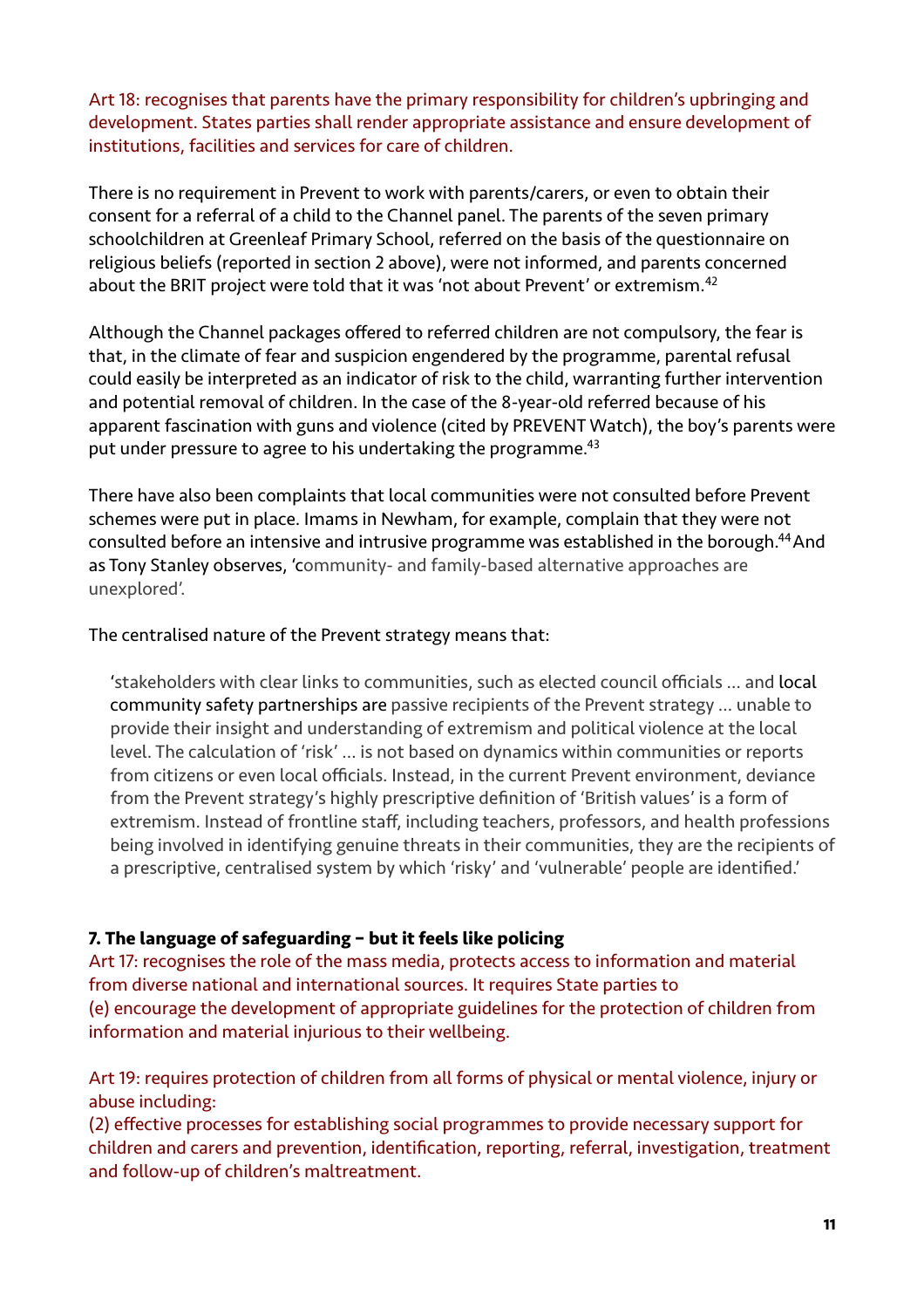<span id="page-11-0"></span>It is of course vital to protect children from the threats to which they might be exposed, including the lure of terrorism, and this is a central function of education. But the issue is how to do this. What is the most effective way of safeguarding children from what senior police liken to 'grooming'? Will schools' monitoring of children's internet use, proposed by education minister Nicky Morgan at the end of 2015[,](#page-14-9)  $45$  safeguard children, when the same material can easily be accessed at home or on mobile phones, or will children end up alienated from their teachers, the very adults that they should trust? Many educationalists and social workers do not believe that monitoring children of a particular religious faith, reporting them to a policedominated panel as people in a 'pre-crime space', let alone on the basis of exhibiting normal childish or teenage behaviour, is an effective way of safeguarding them: it is more likely to upset and alienate them, in addition to stigmatising them and fuelling Islamophobia in society. In addition, it risks inhibiting real discussion in the classroom, depriving children of the tools of critical judgment and analysis which are the real safeguards against any poisonous ideology.

Educationalist Bill Bolloten observes that there is 'simply no empirical evidence at all to support the idea that terrorism can be correlated with factors to do with family, identity and emotional wellbeing':

<span id="page-11-1"></span>'Beneath the jargon on 'risks', 'vulnerabilities', 'engagement factors' and 'psychological hooks', is an invitation to limitless racial and religious profiling in which normal teenage behaviours, or a young person's beliefs, can be seen as indicators of being on the pathway to violent extremism. In fact, again, studies show that there is no direct link at all between religious observance, radical ideas, emotional wellbeing and violent acts.['46](#page-14-10)

If Prevent is encouraging teachers to refer on the basis of 'symptoms' which have no bearing on risks of violence, what it offers those so selected is equally ill-thought out. As Stephanie Petrie notes, 'Channel guidance conflates the abuse of children and young people with prevention of terrorism initiatives in gravely misleading ways.<sup>[47](#page-14-11)</sup> Channel support packages are, she believes, a:

<span id="page-11-2"></span>'rag-bag of quasi-therapeutic interventions that have little coherence or any indication of how standards of professional expertise will be ensured … careers and health advice should be made available to all young people as standard anyway; many of the others, such as cognitive and behavioural therapies, have the potential to cause enormous damage if their provision is not properly regulated and supervised. Merely describing interventions into the lives of young and vulnerable people as "support" and "protection" doesn't automatically make them so.['48](#page-14-12)

<span id="page-11-3"></span>The preferred solution is to provide anti-extremism education for all children, rather than focussing on a small group of 'at risk' pupils, definable by their religion, with all the potential for discrimination and stigmatisation of Muslim pupils that this entails. Thus Peter Tatchell:<sup>49</sup> 'instead of being focused upon people with 'extremist' views tipping over into terrorist acts, we need a program of citizenship and human rights in all our schools and colleges to help inoculate young people against ideas based upon intolerance and violent change'. London Assembly member Jenny Jones argues that:

<span id="page-11-4"></span>'we should broaden this to provide a robust case for democratic values. If we dump Prevent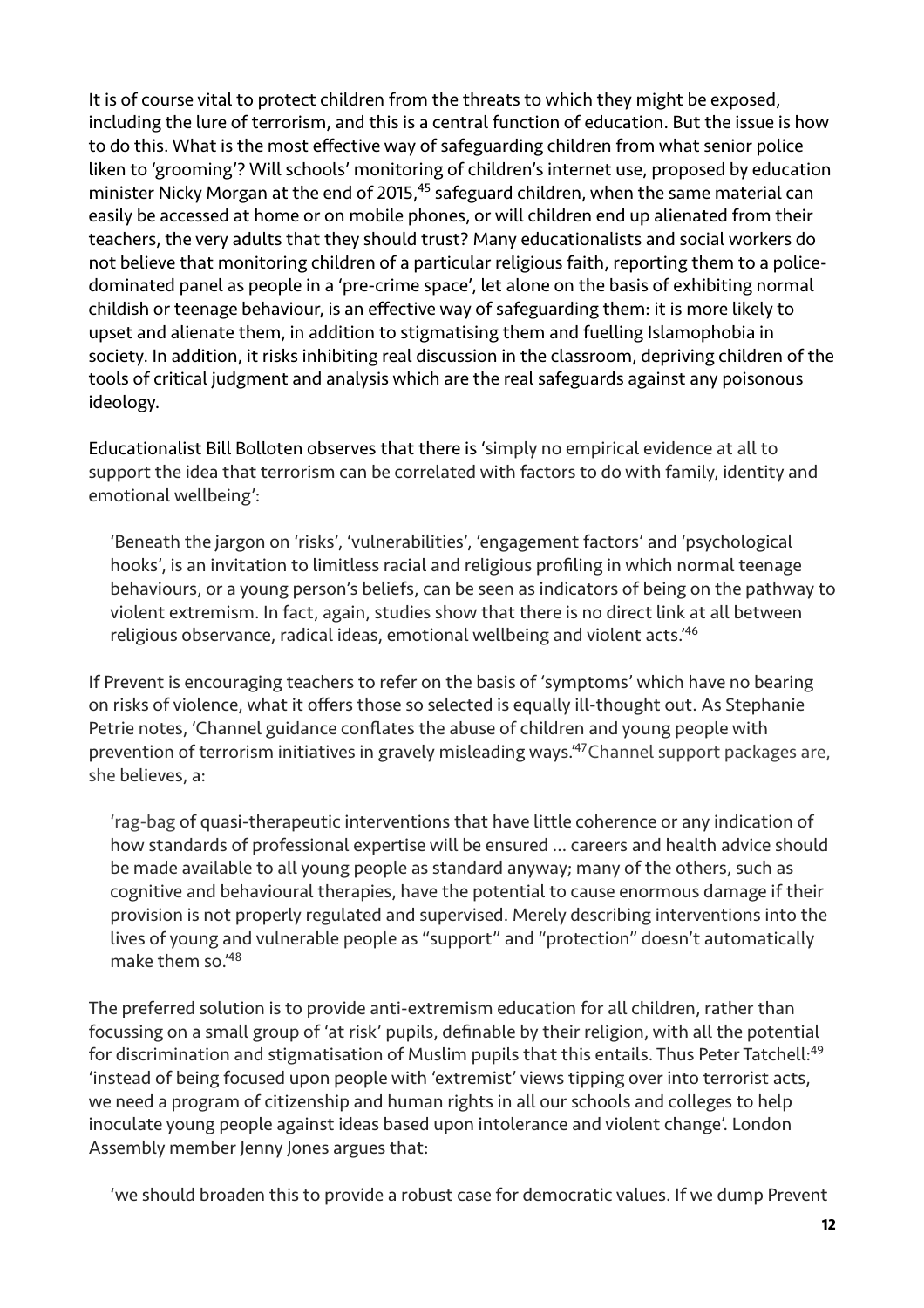and all its ideological baggage, then extending a teacher's duty of care to cover children in danger of being sucked into a culture of political violence, is both less toxic and more effective … give [teachers] reassurances that any student referrals won't end up on an MI5 database and they will deal with it the same way they deal with child abuse, domestic violence, racism, severe bullying and the long list of other issues which are a regular part of their professional lives.<sup>[50](#page-14-14)</sup>

<span id="page-12-9"></span><span id="page-12-8"></span>Her concerns are echoed by many in teaching[,](#page-14-15)<sup>[51](#page-14-15)</sup> and the network 'Education not Surveillance' set up by educationalists, is founded on a statement of principles about what education should be providing to children to protect them from recruitment into terrorism.

### **Conclusion**

It is early days to provide a full assessment of the effects of making Prevent compulsory. But in the cases and observations we have noted, all the indications are that the strategy is undermining professional standards, educational independence, children's rights to freedom of thought, expression and association and principles of non-discrimination, and is alienating Muslim young people and communities. This is not surprising: the foundation on which the statutory duty was built was a programme which has never been independently evaluated and has caused profound disquiet in the Muslim community in particular, in the period of its operation. Its hasty and ill-considered imposition has created a further wellspring of concern and opposition from professionals in the fields of education and social work, who are beginning to see the difficulties and dangers it poses for their pastoral and educational work and for the welfare and development of the children in their charge.

With these observations in mind, the government should be encouraged to conduct a major review of the Prevent policy and its effects. It is of vital importance that, in attempting to fight terrorism and safeguarding children from becoming caught up in it, the government does not employ methods which alienate the children they seek to protect, their parents or carers, and their communities. Prevent is not the way to win 'hearts and minds' in the fight against terrorism. It is elementary that what is needed first and foremost in such battles is community support and community cohesion, which the government needs to reinforce, not undermine.

### **Frances Webber, IRR Vice-chair January 2016**

<span id="page-12-0"></span><sup>1</sup> [Guardian](http://www.theguardian.com/uk-news/2015/oct/08/large-proportion-of-those-referred-to-uk-deradicalisation-scheme-are-under-18), 8 October 20[1](#page-1-0)5.

<span id="page-12-1"></span>*[Independent](http://www.independent.co.uk/voices/letters/prevent-will-have-a-chilling-effect-on-open-debate-free-speech-and-political-dissent-10381491.html)*, 10 July 2015 [2](#page-2-0)

<span id="page-12-2"></span>*Hansard* HL, 28 January 2015, cols. 286-7. [3](#page-2-1)

<span id="page-12-3"></span> Stephanie Petrie, 'How anti-terror guidance could violate children's human rights', *The Conversation*, 22 July [4](#page-2-2) 2015.

<span id="page-12-4"></span><sup>5</sup> [Independent](http://www.independent.co.uk/news/uk/politics/young-people-who-question-government-policy-or-the-media-may-be-extremists-officials-tell-parents-a6756086.html), 1 December 201[5](#page-2-3).

<span id="page-12-5"></span>*Waltham Forest Guardian*, 1 June 2015; Claystone, *Building Distrust: Ethnic profiling in primary schools*, 22 [6](#page-3-0) September 2015.

<span id="page-12-6"></span>*Hansard* HL 28 January 2015, cols. 271-2. [7](#page-3-1)

<span id="page-12-7"></span>*Islington Gazette*, 1 October 2015. The boy's mother took a judicial review, which was rejected. [8](#page-3-2)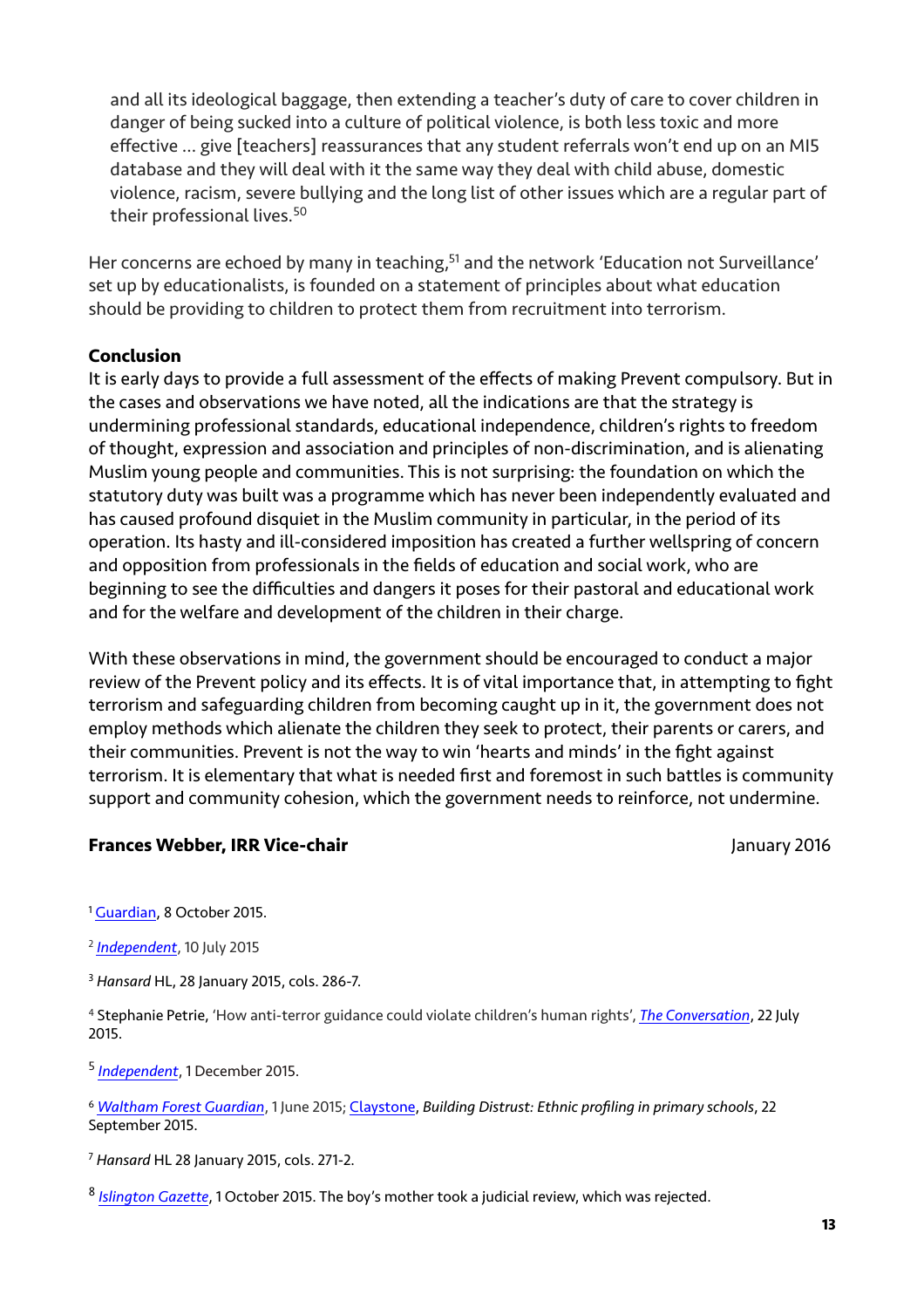<span id="page-13-0"></span><sup>9</sup> [Al Jazeera](http://www.aljazeera.com/indepth/features/2015/07/stifling-freedom-expression-uk-schools-150721080612049.html), 23 July 2015; 'Why is the Scottish government not standing up to Westminster's toxic antiradicalisation laws?' *[Sunday Herald](http://www.heraldscotland.com/news/13583677.Why_is_the_Scottish_government_not_standing_up_to_Westminister_s_toxic_anti_radicalisation_laws_/?ref=arc)*, 9 August 2015.

<span id="page-13-1"></span><sup>[10](#page-3-4)</sup> Arun Kundnani, *The Muslims are comina!:* quoted in *A decade lost: rethinking radicalisation and extremism,* [Claystone](http://www.claystone.org.uk/wp-content/uploads/2015/01/Claystone-rethinking-radicalisation.pdf), January 2015.

<span id="page-13-2"></span><sup>11</sup> [PREVENTwatch:](http://www.preventwatch.org/incident-school-library-book/) school library book (February 2015).

<span id="page-13-3"></span><sup>12</sup> [PREVENTwatch:](http://www.preventwatch.org/incident-reflective-homework-piece/) reflective homework piece (March 2015).

<span id="page-13-4"></span><sup>13</sup> Anderson, [The Terrorism Acts in 2014](https://www.gov.uk/government/publications/the-terrorism-acts-in-2014), September 2015, Annex 2.

<span id="page-13-5"></span><sup>[14](#page-4-1)</sup> Homa Khaleeli, 'You worry they could take your kids: is the Prevent strategy demonising Muslim schoolchildren? *[Guardian](http://www.theguardian.com/uk-news/2015/sep/23/prevent-counter-terrorism-strategy-schools-demonising-muslim-children)*, 23 September 2015.

<span id="page-13-6"></span><sup>[15](#page-4-2)</sup> Owen Jones, 'Government policy will seal the mouths of Muslim pupils', *[Guardian](http://www.theguardian.com/commentisfree/2015/jul/01/muslim-children-enemy-radicalisation)*, 1 July 2015.

<span id="page-13-7"></span><sup>16</sup> Rebecca Riddell, 'Counter-extremism measures may restrict speech in the classroom', [Human Rights Watch](https://www.hrw.org/news/2015/10/23/dispatches-counter-extremism-efforts-may-restrict-speech-classroom), 23 October 2015.

<span id="page-13-8"></span><sup>[17](#page-5-0)</sup> Jane Shallice, 'Who guards the guardians?' *Education for Liberation*, 11 Autumn 2015.

<span id="page-13-9"></span><sup>[18](#page-5-1)</sup> Sukarieh and Tannock, 'The deradicalisation of education', *[Race & Class](http://rac.sagepub.com/content/early/2015/12/15/0306396815621236.abstract)* (2015).

<span id="page-13-10"></span><sup>[19](#page-5-2)</sup> Ibid, col. 292.

<span id="page-13-11"></span><sup>20</sup> [Community Care](http://www.communitycare.co.uk/2015/08/25/idea-social-workers-can-predict-will-become-terrorists-science-fiction/), 25 August [20](#page-6-0)15.

<span id="page-13-12"></span><sup>21</sup> Simon Hooper, 'Toddlers targeted by UK 1984-style anti-terror laws', [Al Jazeera](http://simonhooper.com/2015/09/20/toddlers-targeted-by-uk-1984-style-anti-terror-laws/), 20 September 2015.

<span id="page-13-13"></span><sup>[22](#page-6-2)</sup> Yahya Birt, 'Channel referrals are shrouded in too much secrecy', 17 July 2015, referring to an ACPO analysis of referrals under the voluntary scheme between 2006-2013. The pressure on teachers and social workers to comply with the Prevent duty means we are likely to see far more wrong and unfounded referrals.

<span id="page-13-14"></span>*Hansard* HL 28 January 2015, cols 286-7. [23](#page-6-3)

<span id="page-13-15"></span><sup>[24](#page-7-0)</sup> 'A letter to my sons, who are growing up in a Muslim family', *[Guardian](http://www.theguardian.com/lifeandstyle/2015/jul/04/a-letter-to-my-sons-who-are-growing-up-in-a-muslim-family)*, 4 July 2015.

<span id="page-13-16"></span><sup>[25](#page-7-1)</sup> Murtaza Hussain, *[The Intercept](https://theintercept.com/2015/11/09/how-to-avoid-the-british-school-radicalization-screening-disaster-in-the-united-states/)*, 9 November 2015.

<span id="page-13-17"></span><sup>26</sup> Anderson, [The Terrorism Acts in 2014](https://www.gov.uk/government/publications/the-terrorism-acts-in-2014), September 2015.

<span id="page-13-18"></span><sup>27</sup> Yahya Birt, ['Safeguarding little Abdul](https://yahyabirt1.wordpress.com/2015/06/04/safeguarding-little-abdul-prevent-muslim-schoolchildren-and-the-lack-of-parental-consent/): Prevent, Muslim schoolchildren and the lack of parental consent', 4 June 2015.

<span id="page-13-19"></span><sup>[28](#page-8-0)</sup> UNHRC 7<sup>th</sup> report, August 2015 (para 10).

<span id="page-13-20"></span><sup>[29](#page-8-1)</sup> Survey by *Show Racism the Red Card* (Racism and anti-immigration views held by children revealed in schools study', *[Guardian](http://www.theguardian.com/education/2015/may/19/most-children-think-immigrants-are-stealing-jobs-schools-study-shows)*, 19 May 2015.

<span id="page-13-21"></span>*Environment of hate: the new normal for Muslims in the UK*, [IHRC](http://www.ihrc.org.uk/publications/reports/11559-environment-of-hate-the-new-normal-for-muslims-in-the-uk), November 2015. [30](#page-8-2)

<span id="page-13-22"></span>'My teachers' reaction to the Paris attacks shocked me', *[Guardian](http://www.theguardian.com/education/2015/nov/24/teachers-reaction-paris-attacks-opinions-headteacher-islamophobia)*, 24 November 2015. [31](#page-8-3)

<span id="page-13-23"></span><sup>[32](#page-8-4)</sup> Personal communication from teacher.

<span id="page-13-24"></span><sup>33</sup> [Guardian](http://www.theguardian.com/uk-news/2015/dec/06/east-london-muslims-prevent-strategy), 6 December 2015.

<span id="page-13-25"></span>' 'Bradford citizens must stand together against extremism, conference told', *[Telegraph & Argus](http://www.thetelegraphandargus.co.uk/news/13524464.Bradford_citizens_must_stand_together_against_extremism__conference_told/?ref=wa)*, 1 August 2015. [34](#page-8-6)

<span id="page-13-26"></span><sup>35</sup> Barnsley MBC, school governing body [agenda item](https://www2.barnsley.gov.uk/media/3774681/aut_term_2015_exec_summ_doc_g_rep__schools_duty_under_the_counter_terrorism_and_security_act__2015__.pdf), autumn 2015.